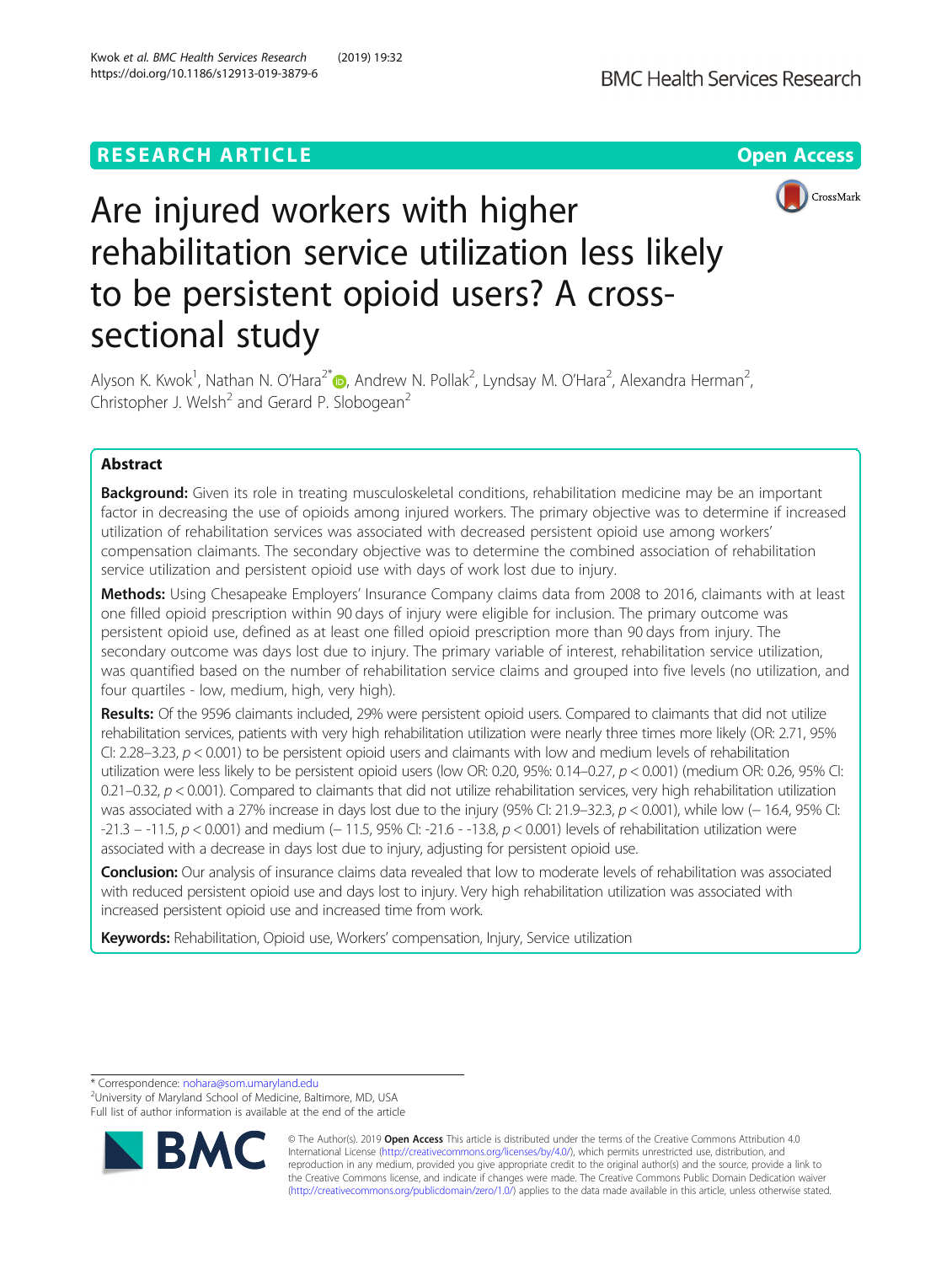# Background

Opioid drug use in the United States is alarmingly high, with at least 214 million prescriptions dispensed every year since 2006 [[1](#page-7-0)]. Along with the increase in opioid use, over 11.5 million Americans reported misuse of prescription opioids and more than 14,000 people died from a prescription opioid overdose in 2016 [\[2,](#page-7-0) [3](#page-7-0)]. The United States Department of Health and Human Services has recently declared a public health emergency to address the opioid crisis [\[4\]](#page-7-0). Opioid prescriptions for injured workers have demonstrated a similar rate of increase since 2003 [[5](#page-7-0)].

According to the United States Bureau of Labor Statistics, there were approximately 2.9 million nonfatal workplace injuries and illnesses in private industry in 2016, which occurred at a rate of 2.9 cases per 100 full-time equivalents [[6\]](#page-7-0). The treatment of a workplace injury is often multi-modal and typically includes physical and occupational therapy as forms of rehabilitation medicine. Depending on the injury, an individual may receive multiple treatments during the course of his or her recovery. Rehabilitation practitioners have a variety of tools and techniques available intended to alleviate pain, improve function, and promote recovery. Exercise therapy, in particular, is well supported in the treatment of low back pain [[7,](#page-7-0) [8](#page-7-0)], and osteoarthritis of the knee and hip  $[8-11]$  $[8-11]$  $[8-11]$  $[8-11]$ . Given its role in treating musculoskeletal conditions, rehabilitation medicine may be an important factor in decreasing the use of opioids among injured workers.

Opioid therapy for the treatment of a workplace injury has been estimated to more than double the likelihood of the claim exceeding \$100,000 [\[12](#page-7-0)]. Several studies have demonstrated the increased risk of long-term disability and opioid dependence with opioid therapy after the acute phase on injury [[13](#page-7-0)–[17\]](#page-7-0). Dosing guidelines, such as those implemented by Washington State, have been successful in reducing chronic opioid use in the state's workers' compensation program [\[18\]](#page-7-0). However, additional strategies are likely required to fully curb this public health crisis.

The primary objective of this study was to determine if an increased utilization of rehabilitation services was associated with decreased persistent opioid use in workers' compensation claimants. The secondary objective of the study was to determine the combined association of rehabilitation service utilization and persistent opioid use with days of work lost due to injury. We hypothesized that higher rehabilitation service utilization would be associated with lower persistent opioid use [\[19\]](#page-7-0). Our secondary hypothesis was that higher rehabilitation utilization would be associated with fewer days of work lost due to injury when controlling for persistent opioid use.

# **Methods**

# Study population

We examined insurance claims data from Chesapeake Employers Insurance Company (CEIC) from January 1, 2008 to December 31, 2016. CEIC is the largest writer of workers' compensation insurance in the State of Maryland, providing coverage to approximately 266,000 workers in 2016. This study was approved by the University of Maryland Institutional Review Board. Informed consent was waived for the study as the dataset was de-identified. Data were extracted for each year of the study. During the study period, there were 100,357 unique claims included in the dataset. For patients with unique injury claims in multiple years of the study, only the first claimed injury was included in our analysis. Patients that died as a result of the claimed injury were excluded. All included patients claimed at least one opioid prescription.

# Outcome measures

The primary outcome for this study was persistent opioid use, defined as at least one filled opioid prescription paid for by the workers' compensation claim more than 90-days from the date of injury. To be categorized as a persistent opioid user, the participant must have also filled at least one opioid prescription in the first 90-days post-injury. The 90-days from injury time frame is consistent with recent publications on persistent opioid use  $[20, 21]$  $[20, 21]$  $[20, 21]$  $[20, 21]$ . The secondary outcome was days lost due to injury, as recorded on the workers' compensation claim.

# Rehabilitation service utilization

Rehabilitation service utilization was the primary variable of interest and was quantified based on the number of rehabilitation procedures (Current Procedural Terminology (CPT) codes 97001-97799) included for a single individual in a workplace injury claim. The most common rehabilitation codes used in the claims data were 97110 – therapeutic procedure (36% of rehab claims), 97010 – application of a modality (19% of rehab claims), 97140 – rehabilitation therapeutic procedure (11% of rehab claims), and 97112 – therapeutic procedure (5% of rehab claims). Claimants were categorized by their level of rehabilitation service utilization. The categories for this variable included "no utilization", plus the four quartile ranges. "Low utilization" ranging from 1 to 7 claims, "medium utilization" ranging from 8 to 37 claims, "high utilization" ranging from 38 to 147 claims, and "very high utilization" for those with more than 147 claims. The categorization of rehabilitation utilization in the sensitivity analyses was similarly based on the distribution quartiles.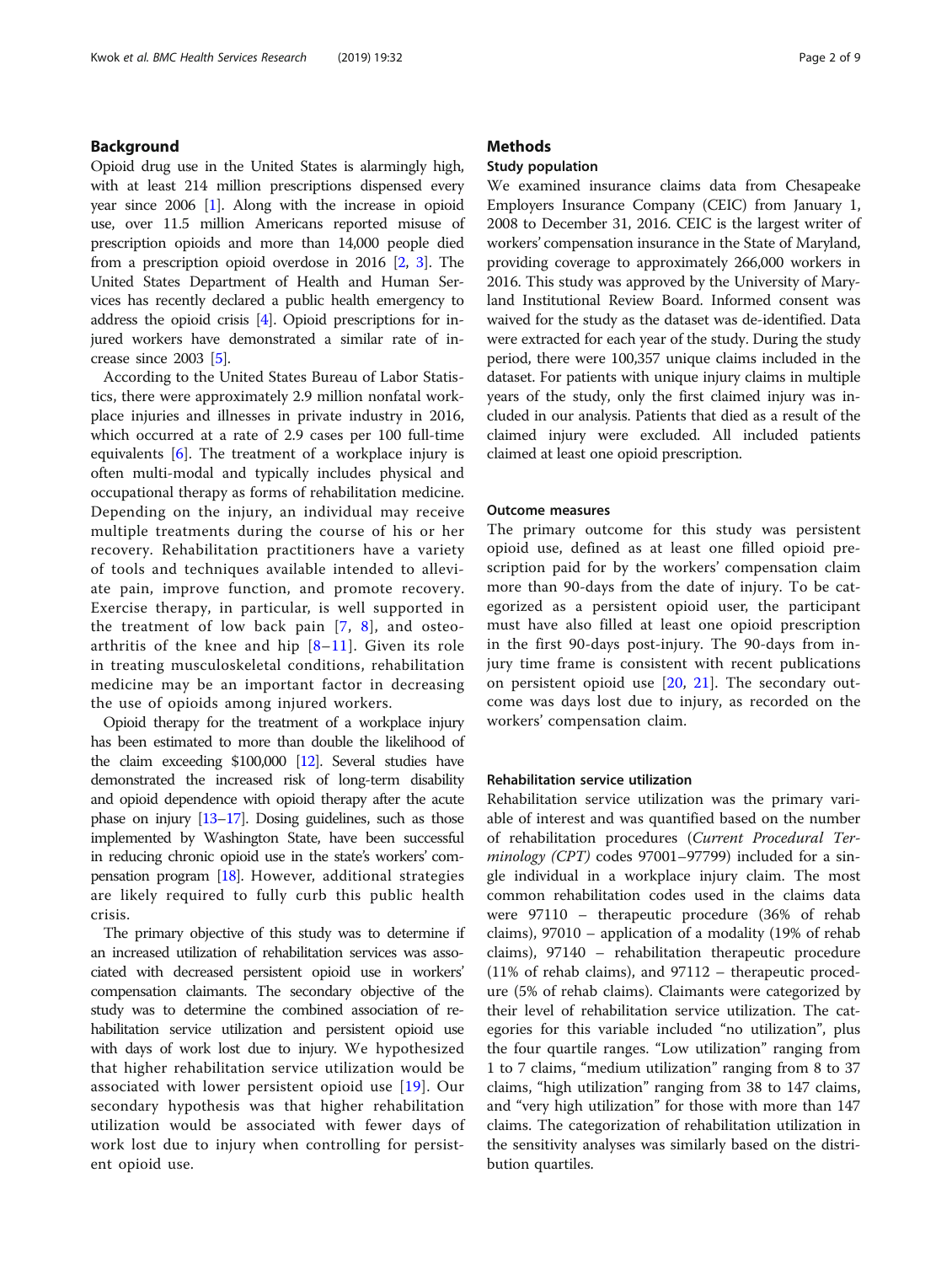# Included covariates

Sociodemographic, clinical, and employment variables were extracted from the insurance claims data. Demographic characteristics included age and sex. International Classification of Diseases, 9th Revision (ICD-9) codes were used to define the mechanism of injury and categorized into high energy, low energy, or other/unspecified. The claimant's disability status associated with the injury was categorized based on the most severe level of the claim as adjudicated by the Maryland Workers' Compensation Commission and included five levels; medical-only claims, permanent total disability, permanent partial disability, total compensation, and temporary partial compensation. Surgical procedures were determined based on claimed CPT codes. Additional joint pain diagnoses were also recorded based on ICD-9 and International Classification of Diseases, 10th Revision (ICD-10) codes. The employment type was categorized using Standard Occupational Classifications and the employer was coded as the State or a private company [\[22\]](#page-7-0). The number of years with the current employer was extracted from the claims data.

# Statistical methods

Characteristics of the study population were summarized with counts and proportions and compared across the five levels of rehabilitation utilization using Chi-squared tests. Logistic regression was used for our primary analysis to test the association between rehabilitation utilization and persistent opioid use. The model was adjusted for age, mechanism of injury, disability status, type of occupation, years with current employer, receiving surgical treatment for the injury, and a concomitant diagnosis of chronic joint pain. For the secondary analysis, the outcome variable (days lost due to injury) was generalized logarithm transformed due to a highly skewed distribution. Multivariable linear regression was used to model the association between days lost due to injury and level of rehabilitation utilization, controlling for persistent opioid use, the interaction between rehabilitation utilization and persistent opioid use, and adjusting for patient age, sex, mechanism of injury, disability status, type of occupation, employer type, years with current employer, receiving surgical treatment for the injury, and a concomitant diagnosis of chronic joint pain.

An additional set of sensitivity analyses were performed to assess the effect of rehabilitation utilization within 90 days of injury and, specifically, active rehabilitation procedures within 90 days of injury. CPT codes were classified as either active or passive procedures based on the methods described by Fritz et al. [\[23](#page-7-0)]. The primary and secondary models were replicated using these two unique exposure variables. The correlation between rehabilitation utilization within 90-days

of injury and rehabilitation utilization after 90 days from injury was tested using Spearman's rank correlation.

All statistical analyses were performed using JMP Pro Version 13 (SAS Institute, Cary, NC).

# Results

Between January 1, 2008 and December 31, 2016, 100,357 unique claims were registered. Claims pertaining to a second injury during the study period led to the exclusion of 16,477 claimed injuries. Two subjects died as a result of their workplace injury and were excluded. An additional 74,266 individuals were excluded from the data for not having a single opioid prescription filled as part of their insurance claim. Nine thousand five hundred ninety-six employees were included for analysis (Fig. [1\)](#page-3-0).

The injured patient characteristics are described in Table [1.](#page-4-0) Claimants were most commonly between the ages  $30-49$  ( $n = 4822$ , 50.3%) and male ( $n =$ 6217, 65.1%). Over 60% sustained a high energy injury ( $n = 5827$ ). Operators and technicians were the most common occupation  $(n = 3111, 32.4\%),$ followed by service workers  $(n = 2680, 27.9\%)$ . Most were employed by private companies  $(n = 6549,$ 68.2%). Fourteen-percent of the sample received surgical treatment for their injury  $(n = 1325)$  and 37.7% had a concomitant diagnosis of chronic joint pain  $(n = 3616)$ .

Two thousand seven hundred fifty-one (28.6%) claimants filled an opioid prescription more than 90 days from their date of injury. Patients with very high rehabilitation utilization (more than 147 claims) were nearly three times (OR: 2.71, 95% CI: 2.28–3.23,  $p < 0.001$ ) more likely to fill a subsequent opioid prescription more than 90 days from injury than patients with no rehabilitation service claims, in our adjusted analysis (Table [2](#page-5-0)). Claimants with low (range: 1–7 claims) and medium (range: 8– 37 claims) levels of rehabilitation utilization were less likely to fill a subsequent opioid prescription more than 90 days from injury (low OR: 0.20, 95%: 0.14–0.27, p < 0.001) (medium OR: 0.26, 95% CI: 0.21–0.32, p < 0.001) when compared to injured workers that did not have a single rehabilitation service claim. High levels of rehabilitation utilization (range: 38–147) were found to be moderately protective against persistent opioid use, in our adjusted analysis (OR: 0.80, 95% CI: 0.67-0.94,  $p = 0.01$ ).

Over 40% of the cohort ( $n = 4082$ ) did not lose any work days due to their injury. The median days of work missed due to injury was 17 days (IQR: 0–136). Very high rehabilitation utilization was associated with a 27.1% increase in days lost due to the injury (95% CI: 21.9–32.3,  $p < 0.001$ ) compared to patients that did not use rehabilitation services (Table [3](#page-5-0)). Low  $(-16.4, 95\% \text{ CI: } -21.3 - -11.5, p < 0.001)$  and medium (− 11.5, 95% CI: -15.8 - -7.3, p < 0.001), levels of rehabilitation utilization were associated with a decrease in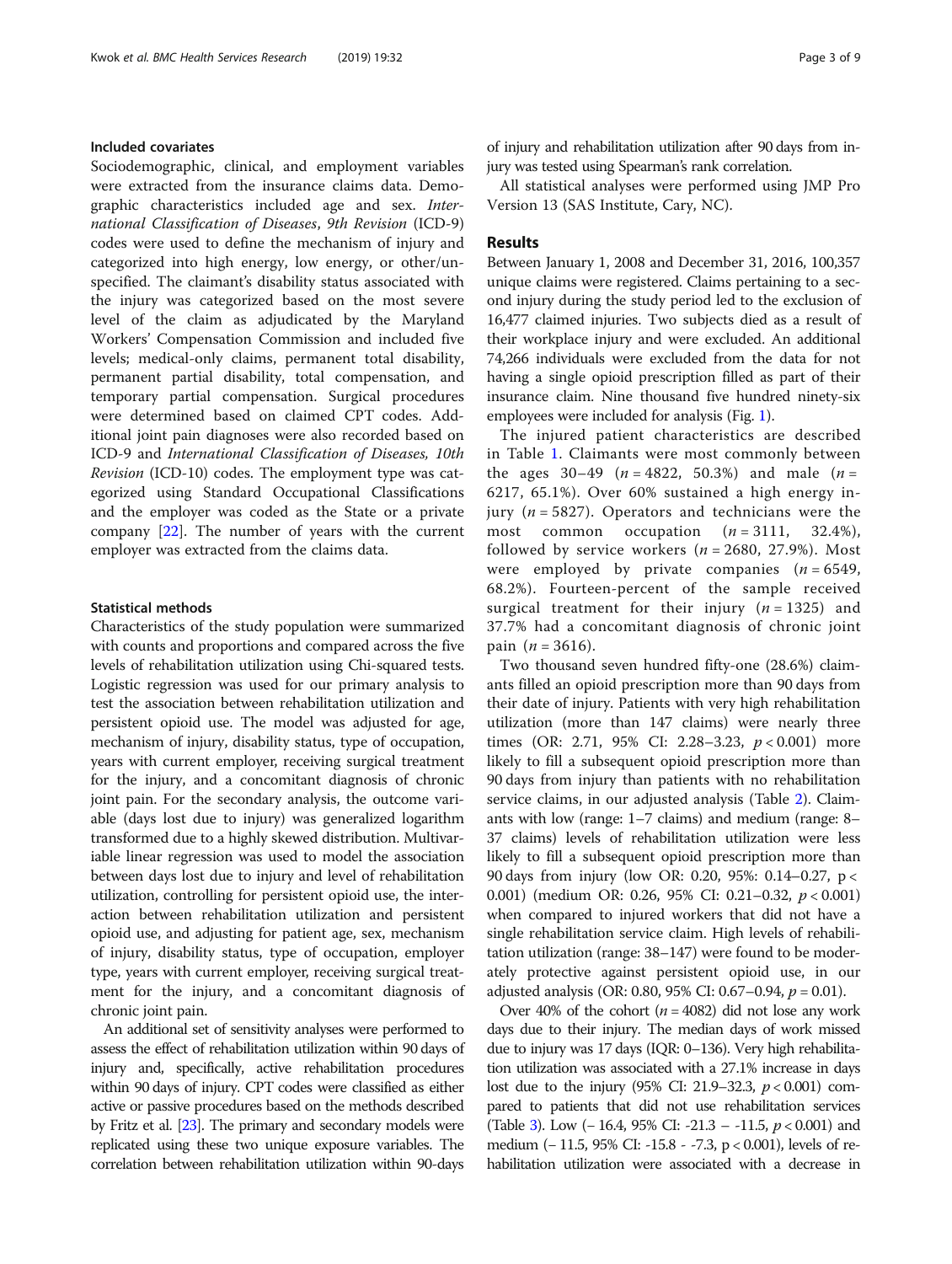<span id="page-3-0"></span>

days lost due to injury compared to patients who did not use rehabilitation services. There was no difference in days lost due to injury between patients with high levels of rehabilitation utilization and patients who did not use any rehabilitation services. Persistent opioid use was associated with increased days lost due to injury by 17.3% (95% CI: 14.6– 20.0,  $p < 0.001$ ), in the adjusted analysis.

In the first sensitivity analysis, very high rehabilitation utilization within 90 days of injury was associated with a 21% increase in the odds of persistent opioid use (very high OR: 1.21, 95% CI: 1.07–1.38,  $p < 0.01$ ) compared to study participants with no rehabilitation claims (Table [4](#page-5-0)). However, there was no association between other levels of rehabilitation utilization within 90 days of injury and persistent opioid use. Similarly, there was no association between the utilization of active rehabilitation services and persistent opioid use. The number of rehabilitation sessions within 90 days of injury has a low correlation with the number of rehabilitation sessions that occurred more than 90 days from injury ( $\rho = 0.44$ ,  $p < 0.001$ ) [[24](#page-7-0)].

The second sensitivity analysis observed a similar association between very high rehabilitation utilization (total and active) with an increase in the days lost due to injury (Table [5](#page-6-0)). Less rehabilitation utilization was associated with fewer days lost due to injury. In contrast to the primary model, lower levels of rehabilitation utilization did not reduce the number of days lost due to injury compared to study participants that did not use rehabilitation services.

# **Discussion**

Among workers' compensation claimants in the State of Maryland, we observed a strong association between

rehabilitation utilization and persistent opioid use even when adjusted for age, mechanism of injury, disability status, type of occupation, years with current employer, receipt of surgical treatment for the injury, and a concomitant diagnosis of chronic joint pain. Low and medium levels of rehabilitation utilization, in particular, were associated with reduced persistent opioid use compared to claimants who did not utilize rehabilitation services. Similarly, 1 to 37 rehabilitation service claims were associated with fewer days lost due to injury compared to claimants who did not utilize rehabilitation services, in the adjusted analysis. The protective effects of rehabilitation against persistent opioid use and days lost due to injury did not extend to claimants with high and very high levels of rehabilitation utilization, which was counter to our hypothesis. Claimants with very high levels of rehabilitation utilization (more than 147 service claims) were more likely to be persistent opioids users and to have more work days lost due to injury.

The sensitivity analyses suggest that the level of early rehabilitation utilization had less of an effect on persistent than the overall level of rehabilitation utilization. In contrast to the main secondary analysis, low and medium levels of rehabilitation utilization within 90 days of injury did not reduce the number of days lost due to injury when compared to study participants that did not attend a single rehabilitation session. However, this result may be confounded by nuances to the types and severity of injury that was not available in the data. The findings also suggest a modest benefit from active rehabilitation compared to passive rehabilitation within 90 days of injury in reducing the likelihood of persistent opioid use and reducing the number of days lost due to injury.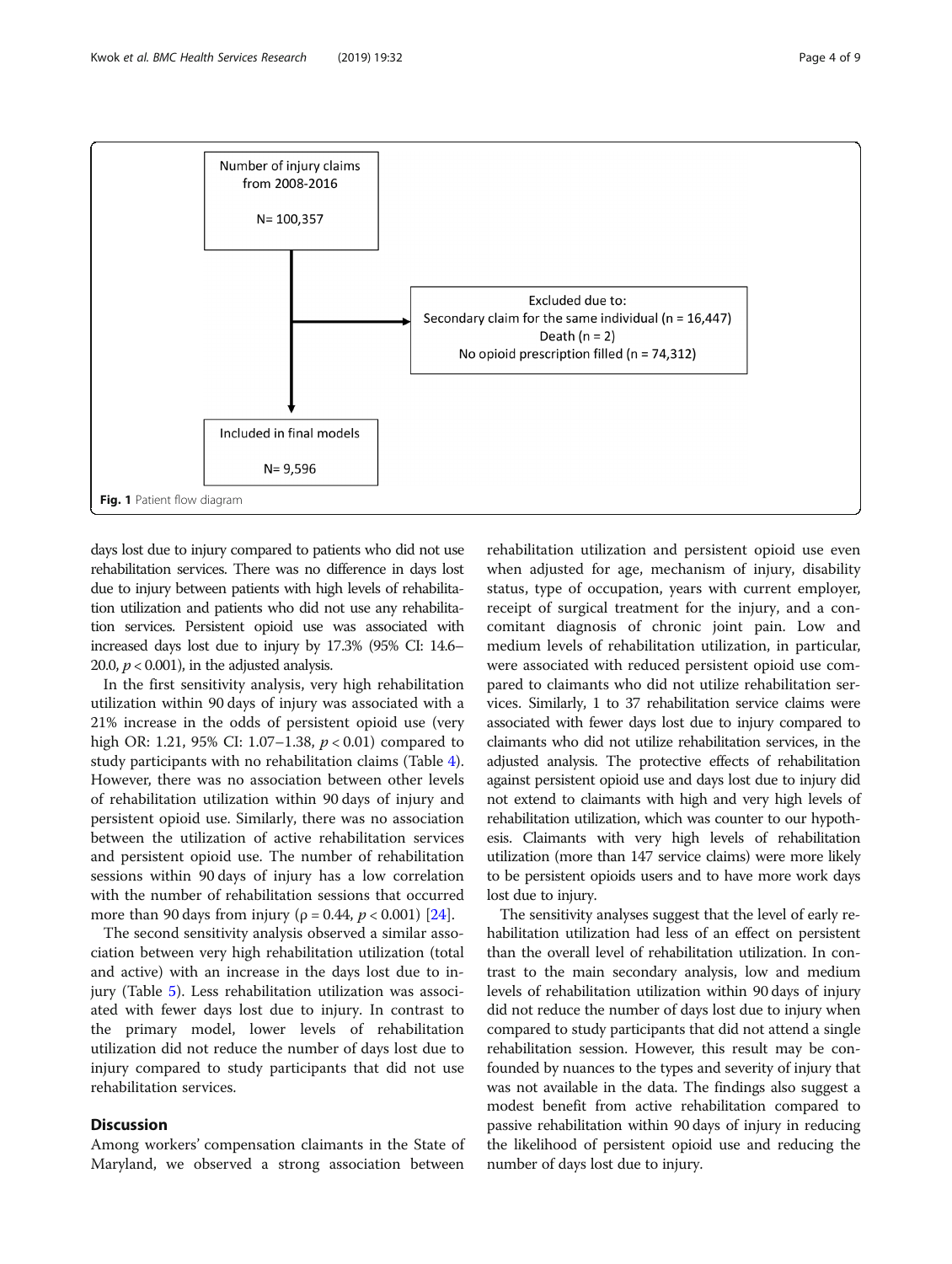# <span id="page-4-0"></span>**Table 1** Patient characteristics  $(n = 9596)$

|                                            | Levels of Rehabilitation Utilization |       |              |         |               |       | $P-$           |         |            |         |         |
|--------------------------------------------|--------------------------------------|-------|--------------|---------|---------------|-------|----------------|---------|------------|---------|---------|
|                                            | Very High                            |       | High         |         | Medium<br>Low |       |                | No      |            | Value   |         |
|                                            | $N = 2397$                           |       | $N = 2398$   |         | $N = 2314$    |       | $N = 1070$     |         | $N = 1417$ |         |         |
|                                            | $\mathsf N$                          | $\%$  | $\mathbb N$  | $\%$    | $\mathbb N$   | $\%$  | $\mathbb N$    | $\%$    | $\hbox{N}$ | $\%$    |         |
| Age                                        |                                      |       |              |         |               |       |                |         |            |         |         |
| 30 or less                                 | 299                                  | 12.5% | 436          | 18.2%   | 559           | 24.2% | 291            | 27.2%   | 280        | 19.8%   | < 0.001 |
| $30 - 49$                                  | 1293                                 | 53.9% | 1255         | 52.3%   | 1112          | 48.1% | 511            | 47.8%   | 651        | 45.9%   |         |
| 50 or more                                 | 805                                  | 33.6% | 707          | 29.5%   | 643           | 27.8% | 268            | 25.0%   | 486        | 34.3%   |         |
| Sex                                        |                                      |       |              |         |               |       |                |         |            |         |         |
| Male                                       | 1560                                 | 65.2  | 1493         | 62.5    | 1598          | 69.6  | 648            | 61.2    | 918        | 65.1    | < 0.001 |
| Female                                     | 833                                  | 34.8  | 895          | 37.5    | 699           | 30.4  | 411            | 38.8    | 493        | 34.9    |         |
| Mechanism of Injury                        |                                      |       |              |         |               |       |                |         |            |         |         |
| High Energy                                | 1519                                 | 63.4  | 1465         | 61.1    | 1337          | 57.8  | 602            | 56.3    | 904        | 63.8    | < 0.001 |
| Low Energy                                 | 576                                  | 24.0  | 635          | 26.5    | 641           | 27.7  | 281            | 26.3    | 345        | 24.3    |         |
| Other/Unspecified                          | 302                                  | 12.6  | 298          | 12.4    | 336           | 14.5  | 187            | 17.5    | 168        | 11.9    |         |
| Disability Status                          |                                      |       |              |         |               |       |                |         |            |         |         |
| Permanent Total Disability                 | 9                                    | 0.4   | $\mathbf{1}$ | 0.0     | $\mathbf 0$   | 0.0   | 0              | $0.0\,$ | 1          | 0.1     | < 0.001 |
| Permanent Partial Disability               | 1586                                 | 66.2  | 1208         | 50.4    | 362           | 15.6  | 31             | 2.9     | 525        | 37.1    |         |
| Temporary Total Compensation               | 583                                  | 24.3  | 716          | 29.9    | 794           | 34.3  | 186            | 17.4    | 425        | 30.0    |         |
| Temporary Partial Compensation             | 56                                   | 2.3   | 32           | 1.3     | 20            | 0.9   | $\overline{2}$ | 0.2     | 18         | 1.3     |         |
| Medical-Only                               | 163                                  | 6.8   | 440          | 18.4    | 1138          | 49.2  | 851            | 79.5    | 448        | 31.6    |         |
| Type of Occupation                         |                                      |       |              |         |               |       |                |         |            |         |         |
| Operatives & Technicians                   | 841                                  | 35.1  | 724          | 30.2    | 787           | 34.0  | 309            | 28.9    | 450        | 31.8    | < 0.001 |
| Service Workers                            | 685                                  | 28.6  | 749          | 31.2    | 561           | 24.2  | 278            | 26.0    | 407        | 28.7    |         |
| Laborers & Helpers                         | 418                                  | 17.4  | 427          | 17.8    | 436           | 18.8  | 176            | 16.4    | 236        | 16.7    |         |
| Professionals                              | 197                                  | 8.2   | 190          | 7.9     | 208           | 9.0   | 131            | 12.2    | 138        | 9.7     |         |
| Office Workers                             | 180                                  | 7.5   | 215          | 9.0     | 202           | 8.7   | 120            | 11.2    | 132        | 9.3     |         |
| Sales Workers                              | 62                                   | 2.6   | 79           | 3.0     | 104           | 4.5   | 47             | 4.4     | 44         | 3.1     |         |
| Not recorded                               | 14                                   | 0.6   | 20           | $0.8\,$ | 16            | 0.7   | 9              | $0.8\,$ | 10         | 0.7     |         |
| Type of Employer                           |                                      |       |              |         |               |       |                |         |            |         |         |
| Private Employer                           | 1576                                 | 65.7  | 1529         | 63.8    | 1676          | 72.4  | 797            | 74.5    | 971        | 68.5    | < 0.001 |
| State Employer                             | 821                                  | 34.3  | 869          | 36.2    | 638           | 27.6  | 273            | 25.5    | 446        | 31.5    |         |
| Years with Current Employer Prior to Claim |                                      |       |              |         |               |       |                |         |            |         |         |
| Less than 2                                | 759                                  | 31.7  | 840          | 35.0    | 866           | 37.4  | 441            | 41.2    | 479        | 33.8    | < 0.001 |
| $2 - 10$                                   | 692                                  | 28.9  | 662          | 27.6    | 691           | 29.9  | 304            | 28.4    | 416        | 29.4    |         |
| More than 10                               | 458                                  | 19.1  | 461          | 19.2    | 389           | 16.8  | 150            | 14.0    | 222        | 15.7    |         |
| Not recorded                               | 488                                  | 20.4  | 435          | 18.1    | 368           | 15.9  | 175            | 16.4    | 300        | 21.2    |         |
| Surgically Treated Injury                  |                                      |       |              |         |               |       |                |         |            |         |         |
| Yes                                        | 232                                  | 9.7   | 345          | 14.4    | 601           | 26.0  | 147            | 13.7    | 0          | $0.0\,$ | < 0.001 |
| No                                         | 2165                                 | 90.3  | 2053         | 85.6    | 1713          | 74.0  | 923            | 86.3    | 1417       | 100.0   |         |
| Diagnosis of Chronic Joint Pain            |                                      |       |              |         |               |       |                |         |            |         |         |
| Yes                                        | 1618                                 | 67.5  | 1256         | 52.4    | 637           | 27.5  | 105            | 9.8     | 0          | 0.0     | < 0.001 |
| No                                         | 779                                  | 32.5  | 1142         | 47.6    | 1677          | 72.5  | 935            | 90.2    | 1417       | 100.0   |         |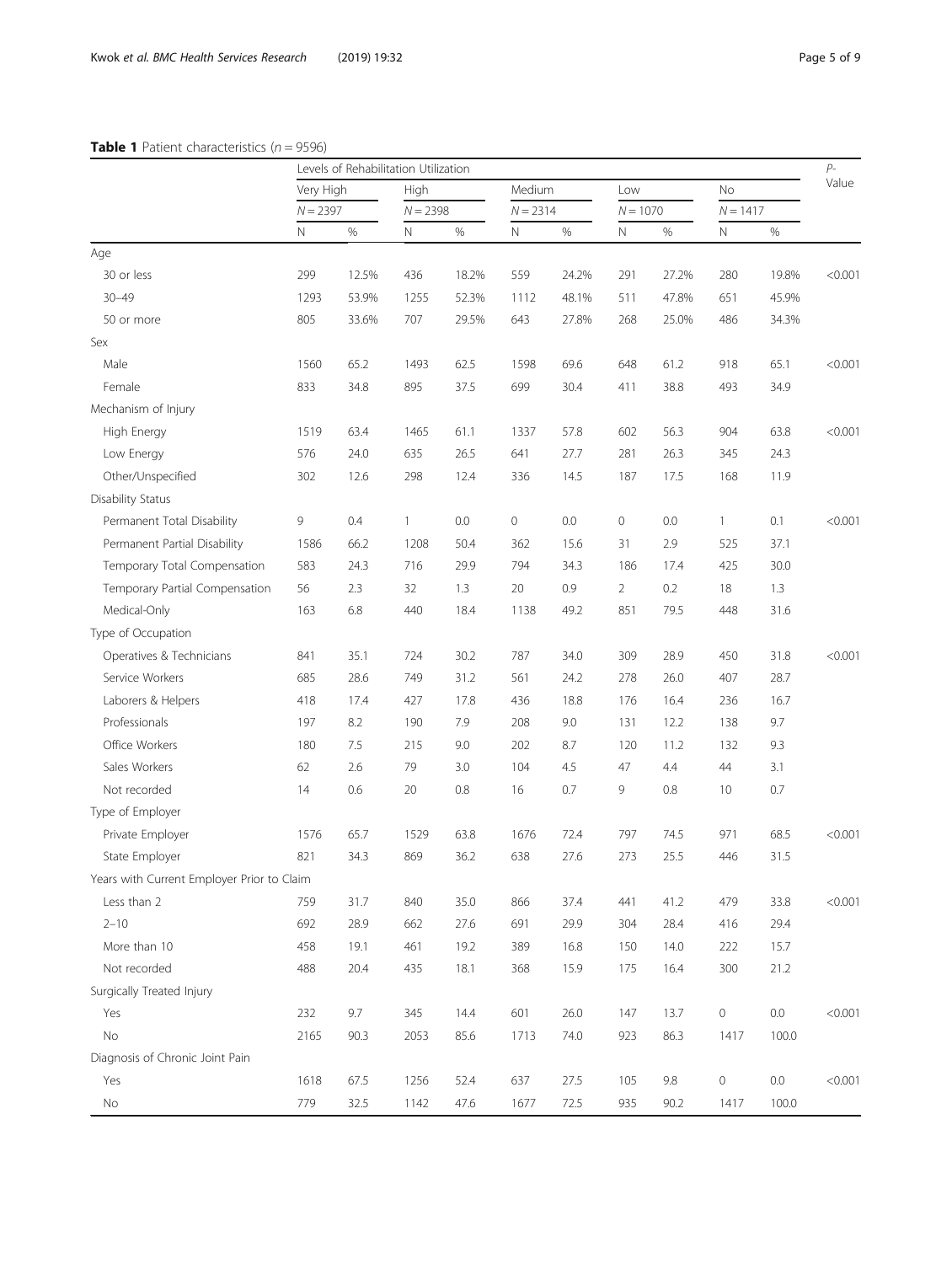<span id="page-5-0"></span>Table 2 The association between persistent opioid use and level of rehabilitation utilization

| Rehabilitation |                  | Unadjusted    |             | Adjusted         |               |         |  |
|----------------|------------------|---------------|-------------|------------------|---------------|---------|--|
| Utilization    | OR               | 95% CI        | $P-Value$   | OR               | 95% CI        | P-Value |  |
| Very high      | 4.01             | 3.48-4.63     | < 0.001     | 2.71             | 2.28-3.23     | < 0.001 |  |
| High           | 1.03             | $0.89 - 1.19$ | 0.70        | 0.80             | $0.67 - 0.94$ | 0.01    |  |
| Medium         | 023              | $0.19 - 0.28$ | $<$ 0 0 0 1 | 0.26             | $0.21 - 0.32$ | < 0.001 |  |
| l ow           | 0.12             | $0.09 - 0.17$ | $<$ 0 0 0 1 | 0.20             | $0.14 - 0.27$ | < 0.001 |  |
| No             | Reference (1.00) |               |             | Reference (1.00) |               |         |  |
| Model Fit      |                  |               |             |                  |               |         |  |
| $R^2$          | 0.18             |               |             | 0.21             |               |         |  |

OR odds ratio, CI confidence interval

Our findings suggest that there may be an optimum level of rehabilitation utilization, a concept supported by prior work-disability duration research. Wasiak et al. found that shorter chiropractic care duration was associated with shorter work-disability duration [[25](#page-7-0)]. Additionally, a 2015 study found fewer physical medicine and rehabilitation services and fewer passive services in the first 8 weeks after workplace injury was associated with shorter work-disability duration [[26\]](#page-7-0). Our analysis of claims data found the benefits associated with rehabilitation extended to a threshold of approximately 40 treatments over the duration of their claim. Treatment extended beyond this point, where recovery is likely beginning to plateau, could lead the injured worker to seek or rely on other treatments such as opioids.

Persistent opioid use was associated with very high rehabilitation utilization (147 or more rehabilitation service claims), as well as increased days lost to injury. It is possible that persistent opioid use may impact the recovery process, however, causation cannot be established in this study design. Previous studies have observed an association between early opioid prescription and delayed recovery [[27](#page-7-0)], and early opioid prescriptions as a risk factor for work disability greater than or equal to 6

Rehabilitation Utilization Unadjusted Adjusted OR 95% CI P-Value OR 95% CI P-Value Total sessions within 90 days of injury Very high 2.08 1.86–2.33 <0.001 1.21 1.07–1.38 <0.01 High 1.44 1.28–1.62 <0.001 1.01 0.89–1.15 0.87 Medium 0.91 0.54–1.52 0.71 0.65 0.38–1.13 0.13 Low 1.22 0.92–1.62 0.16 1.05 0.77–1.42 0.76 No Reference (1.00) Reference (1.00)

| Active rehabilitation sessions within 90 days of injury |      |                         |         |      |                  |       |  |  |
|---------------------------------------------------------|------|-------------------------|---------|------|------------------|-------|--|--|
| Very high                                               | 1.84 | $1.65 - 2.06 \le 0.001$ |         | 1.09 | 096-123          | 018   |  |  |
| High                                                    | 1 34 | $1.18 - 1.53$           | < 0.001 | O 99 | 0.86–1.14        | 0.84  |  |  |
| Medium                                                  | 1.09 | $0.79 - 1.50$           | 0.58    | 0.76 | 0.54–1.06        | 0.10  |  |  |
| l ow                                                    | 132  | $107 - 164$             | O 01    | 1 05 | 083-132          | (1/1) |  |  |
| Nο                                                      |      | Reference (1.00)        |         |      | Reference (1.00) |       |  |  |

Note: Active and passive rehabilitation procedures were determined based on Current Procedure Terminology codes, as described by Fritz et al

months after the incident [\[28](#page-8-0)]. Similarly, a 2015 study found that early reimbursement for opioids predicted prolonged claim duration [\[17](#page-7-0)]. Our study provides additional data to infer the impact of rehabilitation service utilization in combination with persistent opioid use on days lost due to injury.

We utilized a workers' compensation claims database with a robust capture of baseline characteristics, injury, and treatment details spanning 9 years. Despite these strengths, some limitations must be considered in the interpretation of the findings. The definition of persistent opioid use is based on prescriptions filled, however, we are unable to determine if the medication was actually consumed by the study participant. The categorization of rehabilitation use was based on the quartiles observed in the data and may not be consistent with the frequency of

Rehabilitation Utilization Unadjusted Adjusted Adjusted Adjusted Adjusted Adjusted Adjusted Adjusted Adjusted Adjusted Adjusted Adjusted Percent Change 35% CI and P-Value Percent Change 35% CI P-Value Very high 61.3 53.5–69.0 <0.001 27.1 21.9–32.3 <0.001 High 20.4 13.6–27.2 <0.001 −2.6 −7.1 – 1.8 0.25 Medium −16.6 −23.2 - -10.1 <0.001 −11.5 −15.8 -7.3 <0.001 Low − 64.8 −72.5 - -57.2 <0.001 −16.4 −21.3 - -11.5 <0.001 No Reference (0.00) Reference (0.00) Persistent Opioid Use Yes 73.1 62.8–83.4 <0.001 33.6 27.2–39.9 <0.001 No Reference (0.00) Reference (0.00) Model Fit Adjusted  $R^2$  0.22 0.71

Table 3 The association between days lost due to injury and level of rehabilitation utilization, persistent opioid use

Table 4 The association between persistent opioid use and level of rehabilitation utilization (total procedures and active procedures) within 90 days of injury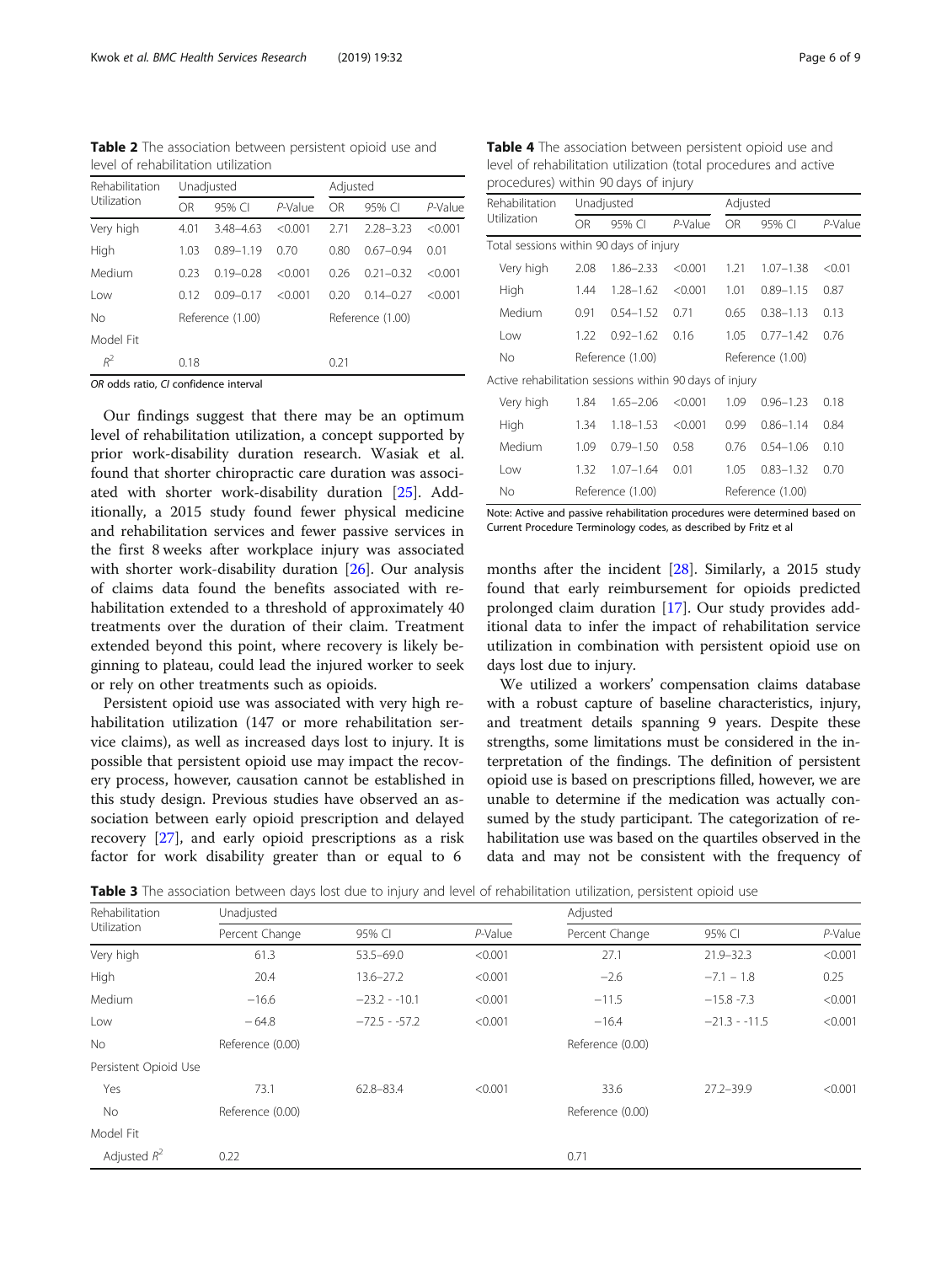|                            | Unadjusted                                              |               |            | Adjusted         |                  |            |  |  |
|----------------------------|---------------------------------------------------------|---------------|------------|------------------|------------------|------------|--|--|
|                            | Percent Change                                          | 95% CI        | $P$ -Value | Percent Change   | 95% CI           | $P$ -Value |  |  |
|                            | Total sessions within 90 days of injury                 |               |            |                  |                  |            |  |  |
| Rehabilitation Utilization |                                                         |               |            |                  |                  |            |  |  |
| Very high                  | 58.6                                                    | $53.1 - 64.2$ | < 0.001    | 28.4             | $24.4 - 32.5$    | < 0.001    |  |  |
| High                       | 25.9                                                    | $20.6 - 31.2$ | < 0.001    | 12.1             | $8.3 - 15.9$     | < 0.001    |  |  |
| Medium                     | 27.1                                                    | $6.7 - 47.6$  | 0.01       | 14.0             | $0.0 - 28.0$     | 0.05       |  |  |
| Low                        | 11.6                                                    | $0.0 - 24.0$  | 0.07       | 9.1              | $0.00 - 17.8$    | 0.04       |  |  |
| No                         | Reference (0.00)                                        |               |            | Reference (0.00) |                  |            |  |  |
| Persistent Opioid Use      |                                                         |               |            |                  |                  |            |  |  |
| Yes                        | 61.6                                                    | 54.6-68.7     | < 0.001    | 21.8             | $16.7 - 26.9$    | < 0.001    |  |  |
| No                         | Reference (0.00)                                        |               |            |                  | Reference (0.00) |            |  |  |
|                            | Active rehabilitation sessions within 90 days of injury |               |            |                  |                  |            |  |  |
| Rehabilitation Utilization |                                                         |               |            |                  |                  |            |  |  |
| Very high                  | 51.7                                                    | $46.2 - 57.2$ | < 0.001    | 25.1             | $21.1 - 29.1$    | < 0.001    |  |  |
| High                       | 29.4                                                    | $23.5 - 35.4$ | < 0.001    | 15.1             | $10.9 - 19.2$    | < 0.001    |  |  |
| Medium                     | 24.2                                                    | $10.2 - 38.3$ | < 0.01     | 8.1              | $-0.1 - 17.8$    | 0.10       |  |  |
| Low                        | 19.2                                                    | $9.3 - 29.2$  | < 0.01     | 13.3             | $6.4 - 20.2$     | < 0.001    |  |  |
| No                         | Reference (0.00)                                        |               |            | Reference (0.00) |                  |            |  |  |
| Persistent Opioid Use      |                                                         |               |            |                  |                  |            |  |  |
| Yes                        | 63.3                                                    | 56.6-70.0     | < 0.001    | 24.1             | 19.2-28.9        | < 0.001    |  |  |
| <b>No</b>                  | Reference (0.00)                                        |               |            | Reference (0.00) |                  |            |  |  |

<span id="page-6-0"></span>Table 5 The association between days lost due to injury and level of rehabilitation utilization within 90 days of injury (total and active procedures), persistent opioid use

Note: Active and passive rehabilitation procedures were determined based on Current Procedure Terminology codes, as described by Fritz et al

rehabilitation use in other workers' compensation populations. A precise measure of injury severity was not available in the data, and while the adjusted models included the adjudicated disability status of the claim, this may not be correlated with the severity of injury. A concomitant diagnosis of previous alcohol or substance abuse as well as anxiety and mood disorders have been previously associated with persistent opioid use but were infrequently reported in the claims data and therefore not included in our analysis [\[21](#page-7-0)]. Underlying patient traits, such as patient motivation and involvement, were also not measured in these data. Likewise, potential secondary gain from continued opioid or higher rehabilitation utilization cannot be determined. Additionally, the details of the rehabilitation received are not available, such as the provision of multi-disciplinary care, the quality of the rehabilitation received, or the presence of a return to work program. There is evidence that a multidisciplinary pain management program may be effective in reducing opioid use for patients with chronic, non-cancer pain [[29\]](#page-8-0). Working for an employer with a return to work program has also been associated with fewer claim days [\[17](#page-7-0)].

Further studies, in the form of well-designed randomized controlled trials, are needed to determine the effect of the number of physical therapy sessions on days lost

due to injury and persistent opioid use. The findings of this study support a hypothesis of diminishing marginal gains from more than 40 rehabilitation service claims and negative implications for days lost due to injury and persistent opioid use at levels of rehabilitation service utilization exceeding 147 claims. It is possible that capping the number of rehabilitation sessions available to injured workers may improve the patient's activation during the rehabilitation stage of recovery. This policy may also encourage the utilization of other therapeutic modalities in combination or as a substitute for physical therapy. Absent of strong evidence to support an upper limit to effective rehabilitation utilization, many healthcare providers and payers are impugned to discontinue physical therapy treatment. However, if supported, this simple policy change may lead to significant benefit and reduced cost for the rehabilitation of injured workers.

# Conclusion

Our analysis of insurance claims data revealed that low to moderate levels of rehabilitation was associated with reduced persistent opioid use and days lost to injury compared to no rehabilitation. Very high rehabilitation utilization was associated with increased persistent opioid use and increased time away from work.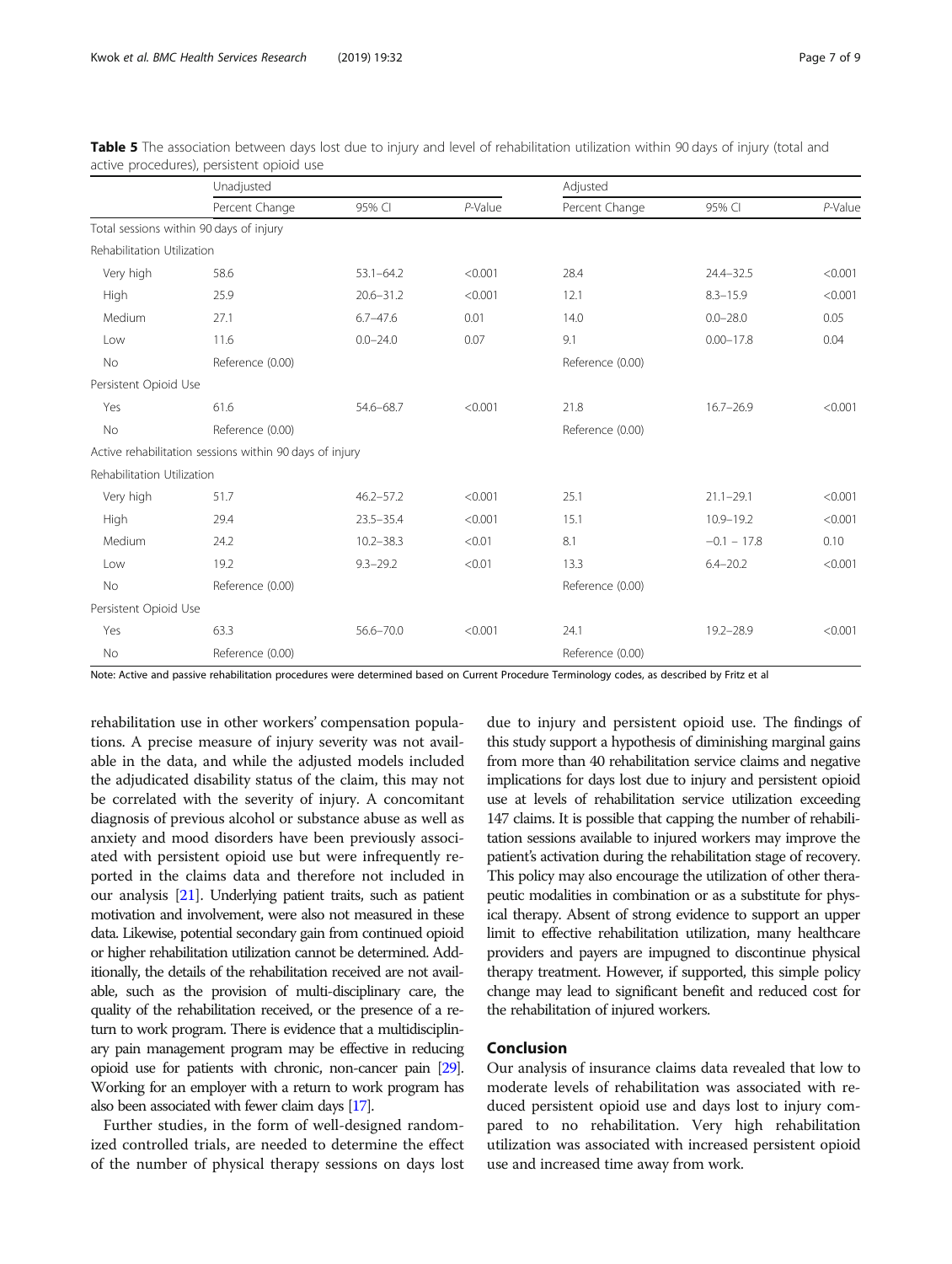# <span id="page-7-0"></span>Abbreviations

CEIC: Chesapeake Employers Insurance Company; CI: Confidence Interval; CPT: Current Procedural Terminology; ICD: International Classification of Diseases; OR: Odd Ratio

# Acknowledgments

Not applicable.

#### Funding

The study was funded by an unrestricted grant from Chesapeake Employers' Insurance Company. The funder was involved in the collection of the data and reviewed the manuscript prior to submission. The funder had no role in the design and conduct of the study; management, analysis, and interpretation of the data; preparation, or approval of the manuscript; and decision to submit the manuscript for publication.

#### Availability of data and materials

The data that support the findings were made available from Chesapeake Employers' Insurance Company but restrictions apply to the availability of these data, which were used under license for the current study, and so are not publicly available. Data are however available from the authors upon reasonable request and with permission of Chesapeake Employers' Insurance Company.

#### Authors' contributions

AKK conceived and designed the study, interpreted the data, and drafted the manuscript. NNO conceived and designed the study, performed the statistical analysis, interpreted the data and drafted the manuscript. ANP conceived and designed the study, interpreted the data, and reviewed the manuscript critically. LMO and GPS conceived and designed the study, interpreted the data, and reviewed the manuscript critically. AH assisted in the statistical analysis, interpreted the data, and reviewed the manuscript critically. CJW conceived and designed the study, interpreted the data, and reviewed the manuscript critically. All authors read and approved the final manuscript.

#### Ethics approval and consent to participate

Ethical approval was obtained by the University of Maryland Institutional Review Board by the (HP-00072335) with a waiver of consent per 45 CFR 46.116(d).

#### Consent for publication

Not applicable.

#### Competing interests

The authors declare that they have no competing interests.

# Publisher's Note

Springer Nature remains neutral with regard to jurisdictional claims in published maps and institutional affiliations.

#### Author details

<sup>1</sup>Glenrose Rehabilitation Hospital, Edmonton, AB, Canada. <sup>2</sup>University of Maryland School of Medicine, Baltimore, MD, USA.

# Received: 9 August 2018 Accepted: 4 January 2019 Published online: 14 January 2019

#### References

- 1. Opioid Overdose US Prescribing Rate Maps. Centers for Disease Control and Prevention Available at: [https://www.cdc.gov/drugoverdose/maps/](https://www.cdc.gov/drugoverdose/maps/rxrate-maps.html) [rxrate-maps.html.](https://www.cdc.gov/drugoverdose/maps/rxrate-maps.html) Accessed 10 Apr 2018.
- 2. Substance Abuse and Mental Health Services Administration. Key substance use and mental health indicators in the United States: Results from the 2016 National Survey on Drug Use and Health. Rockville, MD: Center for Behavioral Health Statistics and Quality, Substance Abuse and Mental Health Services Administration. 2017. Available at: <https://www.samhsa.gov/data/>. Accessed 4 Mar 2018.
- Centers for Disease Control and Prevention WONDER database. Atlanta, GA: CDC, National Center for Health Statistics; 2016. Available at [http://wonder.cdc.gov.](http://wonder.cdc.gov) Accessed 26 Feb 2018.
- 4. US Department of Health & Human Services. Available at: https://www.hhs. gov/about/news/2017/10/26/hhs-acting-secretary-declares-public-healthemergency-address-national-opioid-crisis.html
- 5. Chou R, Turner JA, Devine EB, et al. The effectiveness and risks of longterm opioid therapy for chronic pain: a systematic review for a National Institutes of Health pathways to prevention workshop. Ann Intern Med. 2015;162(4):276–86.
- 6. US Department of Labor. Employer-reported workplace injuries and illnesses 2016. Bureau of Labor Statistics. Available at: [https://www.bls.gov/news.release/](https://www.bls.gov/news.release/pdf/osh.pdf) [pdf/osh.pdf](https://www.bls.gov/news.release/pdf/osh.pdf)
- 7. Chou R, Deyo R, Friedly J, et al. Nonpharmacologic therapies for low back pain: a systematic review for an American college of physicians clinical practice guideline. Ann Intern Med. 2017;166(7):493–505.
- 8. Dagenais S, Tricco A, Haldeman S. Synthesis of recommendations for the assessment and management of low back pain from recent clinical practice guidelines. Spine J. 2010;10(6):514–29.
- 9. Philadelphia Panel. Philadelphia Panel evidence-based clinical practice guidelines on selected rehabilitation interventions for knee pain. Phys Ther. 2001;81(10):1675–700.
- 10. Fransen M, McConnell S, Harmer AR, Van der Esch M, Simic M, Bennell KL. Exercise for osteoarthritis of the knee. Cochrane Database Syst Rev. 2015;1:CD004376.
- 11. Fransen M, McConnell S, Hernandez-Molina G, Reichenbach S. Exercise for osteoarthritis of the hip. Cochrane Database Syst Rev. 2014;4:CD007912.
- 12. White JA, Tao X, Talreja M, Tower J, Bernacki E. The effect of opioid use on workers' compensation claim cost in the state of Michigan. J Occup Environ Med. 2012;54(8):948–53.
- 13. Franklin GM, Stover BD, Turner JA, Fulton-Kehoe D, Wickizer T. Early opioid prescription and subsequent disability among workers with back injuries: the disability risk identification study cohort. Spine. 2008;33:199–204.
- 14. Martin BC, Fan MY, Edlund MJ, Devries A, Braden JB, Sullivan MD. Long-term chronic opioid therapy discontinuation rates from the TROUP study. J Gen Intern Med. 2011;26:1450–7.
- 15. Juurlink DN, Dhalla IA. Dependence and addiction during chronic opioid therapy. J Med Toxicol. 2012;8:393–9.
- 16. Carnide N, Hogg-Johnson S, Koehoorn M, et al. 953 The relationship between early prescription dispensing patterns and work disability in a cohort of low back pain workers' compensation claimants. Occup Environ Med. 2018;75:A561.
- 17. Busse J, Ebrahim S, Heels-Ansdell D, et al. Association of worker characteristics and early reimbursement for physical therapy, chiropractic and opioid prescriptions with workers' compensation claim duration for cases of acute low back pain: an observational cohort study. BMJ Open. 2015;5:e007836.
- 18. Franklin GM, Mai J, Turner J, Sullivan M, Wickizer T, Fulton-Kehoe D. Bending the prescription opioid dosing and mortality curves: impact of the Washington state opioid dosing guideline. Am J Ind Med. 2012;55:325–31.
- 19. Thackeray A, Hess R, Dorius J, Brodke D, Fritz J. Relationship of opioid prescriptions to physical therapy referral and participation for Medicaid patients with new-onset low Back pain. J Am Board Fam Med. 2017;30(6):784–94.
- 20. Clarke H, Soneji N, Ko DT, Yun L, Wijeysundera DN. Rates and risk factors for prolonged opioid use after major surgery: population based cohort study. BMJ. 2014;348:g1251.
- 21. Brummett CM, Waljee JF, Goesling J, et al. New persistent opioid use after minor and major surgical procedures in US adults. JAMA Surg. 2017;152(6): e170504.
- 22. United States Equal Employment Opportunity Commission. EEO-1 job classification guide. Available at: [https://www.eeoc.gov/employers/](https://www.eeoc.gov/employers/eeo1survey/jobclassguide.cfm) eeo1survey/jobclassquide.cfm. Accessed 14 Jan 2018.
- 23. Fritz JM, Cleland JA, Brennan GP. Does adherence to the guideline recommendation for active treatments improve the quality of care for patients with acute low back pain delivered by physical therapists? Med Care. 2007:973–80.
- 24. Hinkle DE, Wiersma W, Jurs SG. Applied statistics for the behavioral sciences. 5th ed. Boston: Houghton Mifflin; 2003.
- 25. Wasiak R, Kim JY, Pransky G. The association between timing and duration of chiropractic care in work-related low back pain and work-disability outcomes. J Occup Environ Med. 2007;49(10):1124–34.
- 26. Young A, Mulhner S, Kurowski A, Cifuentes M. The association between physical medicine and rehabilitation service utilization and disability duration following work-related fracture. Work. 2015;51(2):327–36.
- 27. Gross D, Stephens B, Bhambhani Y, et al. Opioid prescription in Canadian workers' compensation claimants. Spine. 2004;34(5):525–31.